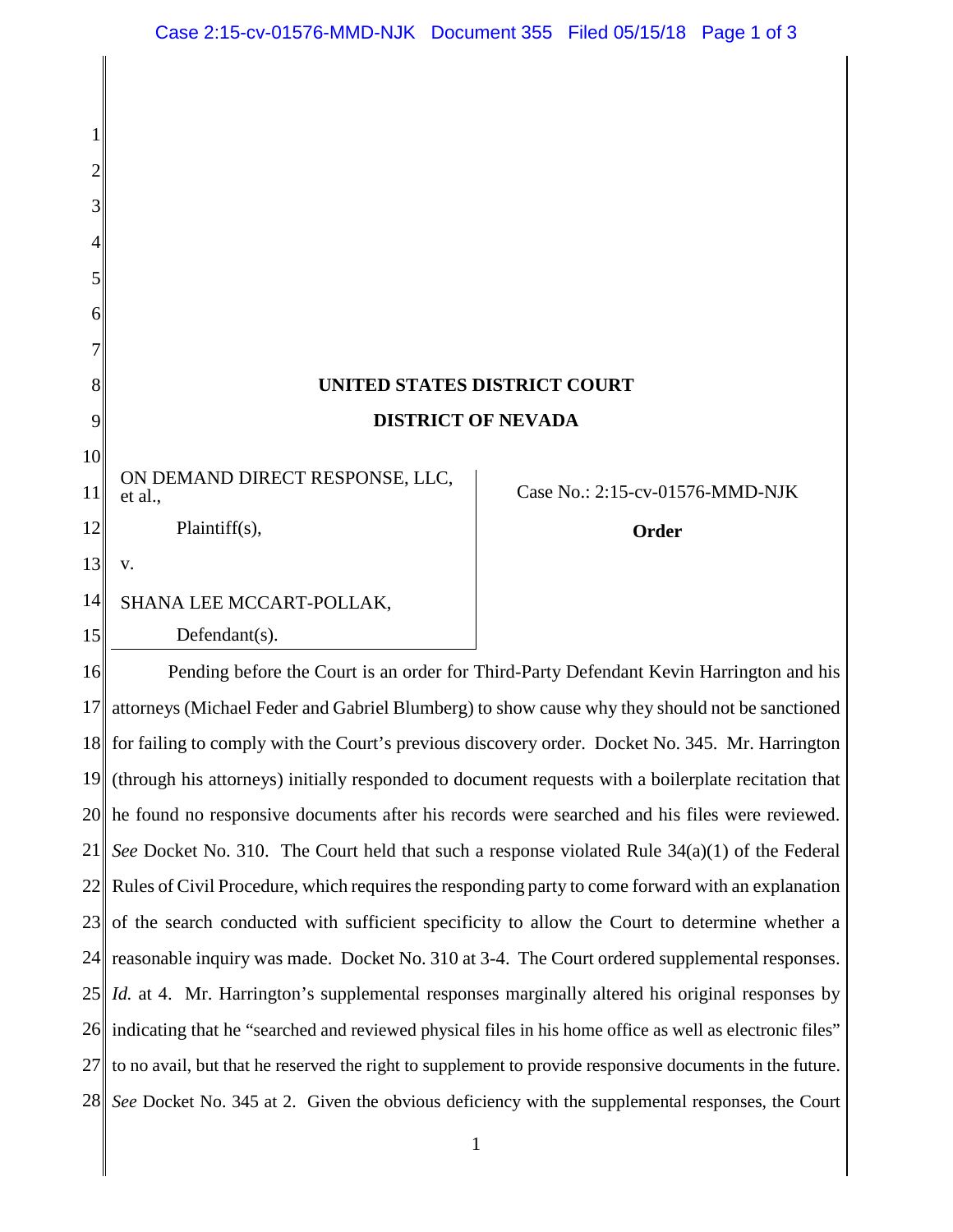1 2 ordered that further supplements be provided, and ordered Mr. Harrington and his attorneys to show cause why they should not be sanctioned in a fine for violating the Court's previous order. *Id.* at 3-5.

3 4 5 6 7 8 9 10 11 12 13 14 15 16 17 18 19 20 The response to that order to show cause indicates in general terms that Mr. Harrington has been participating in discovery in good faith and that his counsel believed the supplemental responses were sufficient. See Docket No. 353. The response misses the mark.<sup>1</sup> For example, it indicates that "[Mr.] Harrington and his counsel should not be sanctioned for lacking responsive documents and performing a search for responsive documents despite knowing none would be located." Docket No. 353 at 3 n.3. Such an assertion is ridiculous as that is obviously not the issue before the Court.<sup>2</sup> The Court has made clear on multiple occasions that a party is not entitled to simply assert that he looked for responsive documents and did not find any; he must make a reasonable inquiry to find responsive documents and must provide a detailed explanation of that inquiry so the Court can judge whether it was sufficient due diligence. Docket No. 310 at 3-4; Docket No. 345 at 2; *see also* Docket No. 289 at 3-4. This is not a novel proposition, but rather reflects well-settled law. *See, e.g.*, *Rogers v. Giurbino*, 288 F.R.D. 469, 485 (S.D. Cal. 2012); *A. Farber & Partners, Inc. v. Garber*, 234 F.R.D. 186, 189 (C.D. Cal. 2006). Mr. Harrington (through his counsel) failed to provide a detailed description even after being ordered by the Court to do so, and the response to the order to show cause lacks a plausible explanation as to how Mr. Harrington and his counsel could have reasonably believed they were complying with the Court's order. Instead, Mr. Harrington and his counsel waited until fines were on the table for violating the Court's order to file a belated declaration providing a more detailed recitation of the search undertaken. *See* Docket No. 353-2 at ¶¶ 8-9.<sup>3</sup>

21

22

23

<sup>&</sup>lt;sup>1</sup> The order to show cause was premised on two rules, Rule  $37(b)(2)(A)$  and Rule 26(g). The response to the order to show cause addresses only the latter rule. *See* Docket No. 353 at 3.

<sup>24</sup> 25 26  $2<sup>2</sup>$  What is more, counsel clearly knows that is not the issue before the Court because he has attached to the response to the order to show cause a declaration providing a more detailed recitation of the search undertaken. *See* Docket No. 353-2 at ¶¶ 8-9. Counsel's assertion that the Court is considering imposing sanctions because a party lacks responsive documents is, at best, disingenuous.

<sup>27</sup> 28  $3$  Concurrently with the filing of the response to the order to show cause, Mr. Harrington was required to provide further supplemental discovery responses to Ms. McCart-Pollak. Docket No. 345 at 3-4. The Court expresses no opinion herein as to whether the latest search description provided in response to the order to show cause is sufficient.